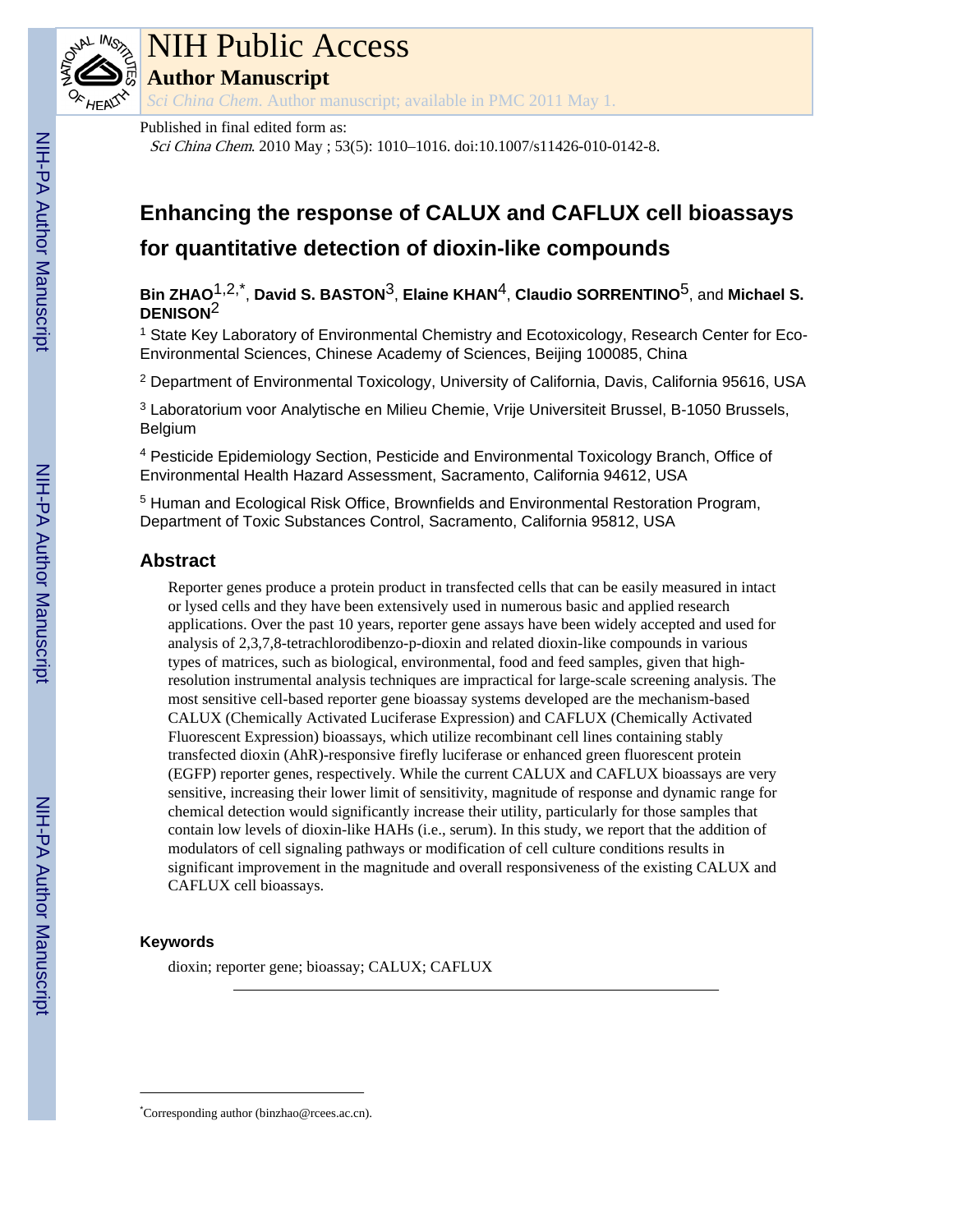#### **1 Introduction**

Proper epidemiological, risk assessment and exposure analyses of 2,3,7,8 tetrachlorodibenzo-p-dioxin (TCDD, dioxin) and related dioxin-like halogenated aromatic hydrocarbons (HAHs) require accurate measurements of these chemicals both in the species of interest and in various exposure matrices (i.e., biological, environmental, food and feed) [1–4]. While high-resolution instrumental analysis techniques are established for these chemicals, current procedures are impractical for large-scale screening analysis. Accordingly, numerous *in vitro* and cell-based bioanalytical methods have been developed for the detection and relative quantitation of these chemicals in extracts from a variety of matrices and the majority of these systems take the advantage of one or more aspects of the action mechanism of these chemicals (i.e., their ability to activate the Ah receptor (AhR) and/or AhR-dependent gene expression) [1–5]. The most sensitive cell-based bioassay systems developed are the CALUX (Chemically Activated Luciferase Expression) and CAFLUX (Chemically Activated Fluorescent Expression) bioassays, which utilize recombinant cell lines that contain stably transfected dioxin (AhR)-responsive firefly luciferase or enhanced green fluorescent protein (EGFP) reporter genes, respectively [2,3]. Treatment of these cells with TCDD and related HAHs, other AhR ligands or extracts containing AhR agonists, results in induction of reporter gene expression in a time-, dose-, AhR-, and chemical-specific manner and the level of reporter gene expression directly correlates with the total concentration of TCDD-like AhR inducers (agonists) present in the sample [3,4,6,7]. Although these systems use the same AhR-dependent mechanism to induce reporter gene expression, differences in the characteristics of the respective reporter gene products result in bioassay systems with distinct advantages and disadvantages [2,3]. While the firefly luciferase reporter gene in the CALUX bioassay system has a very high degree of sensitivity and response, primarily due to enzymatic signal amplification, it also has limitations with respect to repeated measurement, cost and rapidity for high-throughput screening analysis. By contrast, measurement of EGFP reporter gene activity is more rapid, cost effective, and it is amenable to high throughput and repeated analysis and the induction response could be measured in "real time" [3]. However, as the EGFP output signal is directly proportional to the number of EGFP molecules (i.e., it is not an amplified response like luciferase) the reporter signal develops significantly slower than that of luciferase, but because EGFP is extremely stable  $(T1/2 > 23 h)$ , much higher reporter gene signal output is obtained with extended time of incubation. While the current CALUX and CAFLUX bioassays are very sensitive, increasing their lower limit of sensitivity as well as magnitude of response and dynamic range for chemical detection would significantly increase their utility, particularly with samples that contain low levels of dioxin-like HAHs or where there is a limited sample size. Recent reports of enhancement of AhR and AhR-dependent signal transduction by chemical treatment as well as increased luciferase and EGFP reporter gene activity by modulating cell culture conditions provide several ways to improve the sensitivity, signal-to-noise ratio, detection limits and responsiveness of current CALUX and CAFLUX bioassays [6,8–11]. Here we report the results of studies examining the effect of modulators of cell signaling pathways (i.e., dexamethasone (DEX) and phorbol-12 myristate-13-acetate (PMA)) as well as alterations in cell culture conditions on the magnitude and overall responsiveness of the CALUX and CAFLUX cell bioassays.

# **2 Materials and methods**

#### **2.1 Chemicals**

TCDD was from Dr. Steven Safe (Texas A&M University, USA), dexamethasone from Sigma Chemical Company (St. Louis, MO, USA) and phorbol-12-myristate-13-acetate from CalbioChem (LaJolla, CA, USA).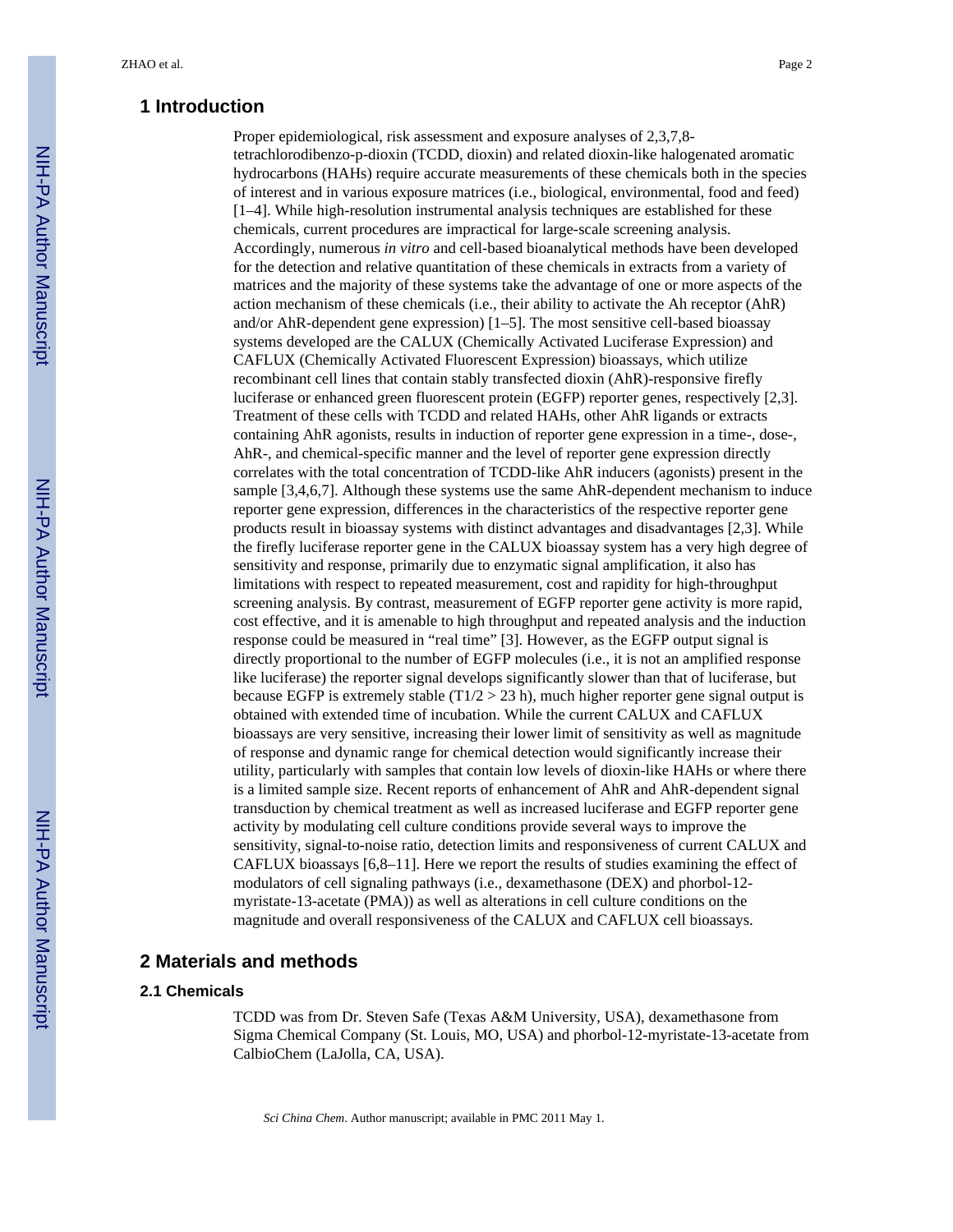#### **2.2 Preparation of sediment sample extracts for CALUX and CAFLUX bioassays**

Dry, crushed sediment samples (2 g) were extracted three times with 10 mL of toluene each. All extracts were filtered and composited with a 10 mL toluene rinse of the filter column. The extract was reduced to near dryness and cleaned up and fractionated on a combination of an acid silica column and 1% carbon/celite fractionation column [12], with the PCB fraction eluted first followed by the Dioxin/Furan fraction. Both fractions were reduced to near dryness and resuspended in 4 mL of hexane and stored in the dark until analyzed. For bioassay tested in this study, aliquots of each sample extract (Dioxin/Furan fraction) were dried and resuspended in a small volume of DMSO and tested in the CALUX/CAFLUX bioassays as described.

#### **2.3 Cell culture, chemical treatment, and CALUX/CAFLUX cell bioassays**

Recombinant rat (H4L1.1c4, H4G1.1c2), mouse (H1L1.1c2, H1L6.1c2 and H1G1.1c3), human (HG2L6.1c3) hepatoma cells and guinea pig intestinal adenocarcinoma (G16L1.1c8) were grown and maintained as previously described [2,13,14]. H4L1.1c4, H1L1.1c2 and G16L1.1c8 cells contain the stably integrated DRE-driven firefly luciferase reporter plasmid pGudLuc1.1 [13] and H1L6.1c2 and HG2L6.1c3 cells contain pGudLuc6.1 [14], while H4G1.1c2 and H1G1.1c3 contain the stably integrated DRE-driven EGFP reporter plasmid pGreen1.1 [6]. Each of these recombinant cell lines responds to TCDD and related AhR agonists with the induction of luciferase/EGFP reporter gene activity in a time-, dose-, ligand-dependent manner as previously described [3,4,6,7]. Cells were plated into white, clear-bottomed 96-well tissue culture dishes (for CALUX) or black, clear-bottomed 96-well tissue culture dishes (for CAFLUX) at 75000 cells per well and allowed to attach for 24 h. Cells were incubated with the carrier solvent DMSO (1% final solvent concentration), TCDD at indicated concentrations or the indicated treatment (e.g., sediment extracts) for either 4 h (H4L1.1c4, H1L1.1c2 and G16L1.1c8 cells) or 24 h (H1L6.1c2, HG2L6.1c3, H4G1.1c2 and H1G1.1c3 cells) at the specified temperature. For luciferase measurement, sample wells were washed twice with phosphate-buffered saline, followed by addition of cell lysis buffer (Promega) and shaking of the plates for 20 min at room temperature to allow complete cell lysis. Measurement of luciferase activity in each well was carried out using an Anthos Lucy2 (Durham, NC) microplate luminometer with automatic injection of Promega stabilized luciferase reagent. EGFP fluorescence in intact cells was measured directly in 96 well plates without media removal using a Tecan GENios microplate fluorometer with excitation and emission wavelengths of 485 and 515 nm, respectively. Reporter gene activity in each well was expressed either as the original relative light units (RLUs) for the CALUX bioassay, relative fluorescence units (RFUs) for the CAFLUX bioassay or values were normalized to the maximal activity induced by 1 nM TCDD.

#### **3 Results and discussion**

#### **3.1 The effect of bioassay incubation temperature on the inducibility and responsiveness of the CALUX and CAFLUX cell bioassays**

In previous studies using the mouse hepatoma CAFLUX bioassay we demonstrated that the tissue culture incubation temperature during the induction period was critical in maximizing the overall EGFP activity obtained by a defined amount of AhR agonist (TCDD) at 33 °C, resulting in several fold greater EGFP activity than cells grown at 37 °C [6]. This increase was presumed to be due to an increase in EGFP activity than from an increase in gene expression. Although the firefly luciferase used in reporter gene studies has been reported to be thermo labile at 37 °C, its relative activity in cells grown at other temperatures has not been determined [15]. To determine the effect of incubation temperature on the overall activity of EGFP and luciferase, DMSO- and TCDD-treated mouse hepatoma CALUX and CAFLUX cell lines (H1G1.1c3 and H1L6.1c2 cells, respectively) were incubated for 24 h at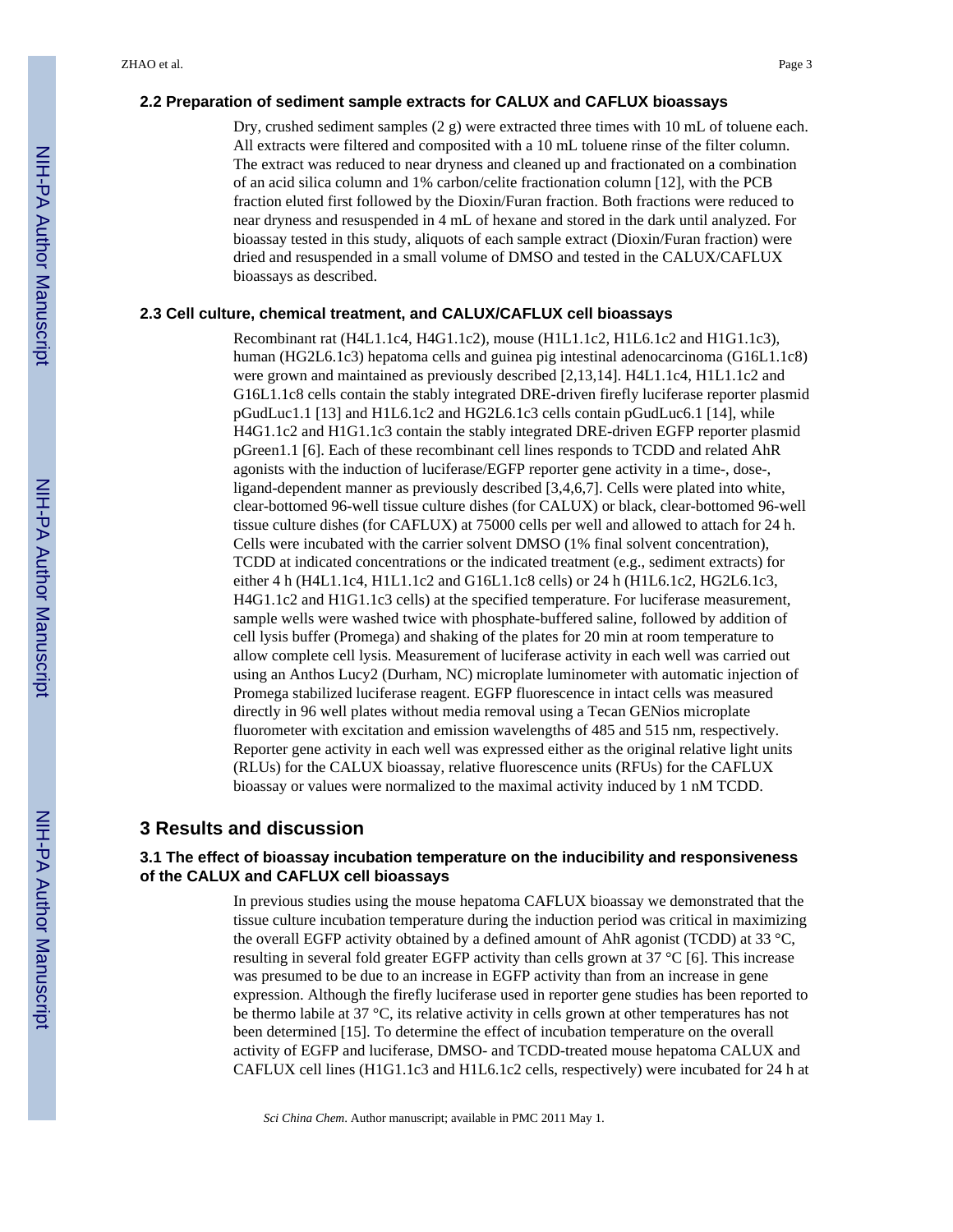various temperatures (26 °C, 30 °C, 33 °C or 37 °C) followed by analysis of reporter gene activity. The results of dose response studies for each reporter gene at different temperatures are shown in Figure 1 (upper panel). As is readily apparent, cells incubated at 33 °C exhibited significantly more EGFP activity than those at 37  $\degree$ C, 30  $\degree$ C or 26  $\degree$ C. The fluorescence of EGFP at 33 °C was 2–3 fold greater than that observed in cells incubated at 37 °C at all TCDD concentrations, and it improved the level of reporter gene activity at the minimal detection limit of 1 pM (compare  $323 \pm 31$  RFUs at 33 °C to  $126 \pm 42$  RFUs at 37 °C). Similarly, a 5–10 fold greater amount of luciferase activity was obtained from cells that had been incubated for 24 h at 30 °C or 33 °C than that obtained from cells incubated for 24 h at 37 °C or 26 °C (Figure 1, lower panel).

Luciferase activity in cells treated with 1 pM TCDD for 24 h at 33  $\degree$ C was significantly higher than that observed from cells incubated at 37 °C. In additional studies, we showed that the observed temperature-dependence of reporter gene activity results from an effect on the overall activity of the reporter gene itself, rather than an effect on the AhR signaling pathway (data not shown). Although the underlying cause of the temperature dependent enhancement effect remains to be established, given previous studies on GFP and luciferase reporter genes and the expected body temperature of the organism from which the reporter genes were obtained, it is likely due to the differences in the folding and/or stability of these proteins.

We extended the above studies to investigate whether reduced temperature (33 °C) would improve CALUX and CAFLUX analysis when applied to environmental sample extracts. Sediment samples were collected and cleaned up in the lab following the standard procedures to remove PAHs and other AhR agonists from the desired HAHs (i.e., dioxinlike PCDDs, PCDFs and PCBs). The TCDD standard was run in parallel with environmental samples as the positive control and for comparative purpose. The results of TCDD dose response studies for luciferase (CALUX assay) at 37 °C and 33 °C are shown in Figure 2(a) and consistent with previous results. Cells incubated at  $33 \degree C$  exhibited significantly more luciferase activity than that at 37 °C. The luciferase activity at 33 °C was 5–15 fold greater than that observed in cells incubated at 37 °C at all TCDD concentrations, and it increased the amount of luciferase activity at the minimal detection limit of 0.45 pg TCDD/mL (compare  $46 \pm 19$  relative light units (RLUs) at 33 °C to  $1 \pm 1$  RLUs at 37 °C). The luciferase activity at 33 °C was similarly 5–15 fold greater than that observed in cells incubated at 37 °C when incubated with HAH containing sediment extracts (Figure 2(b)). The amount of dioxin or dioxin-like compounds contained in extracts from less than 1 μg of the sediment was not detectable (i.e., producing less than 10 RLU over the solvent control) in the standard CALUX assay temperature  $(37 \text{ °C})$ , while they were significantly above the background activity when incubated at 33 °C given the significantly higher luciferase activity (up to 300 RLU). This small temperature change (from  $37^{\circ}$ C to  $33^{\circ}$ C) could significantly increase the bioassay's detection of TCDD-like compounds in environmental samples using the CALUX bioassay by up to 2 orders of magnitude. Similar results were obtained using the CAFLUX assay, where about a 2-fold greater amount of fluorescence activity from GFP was obtained from cells that had been incubated at 33 °C compared to those incubated at 37 °C with either TCDD standard or environment extract (Figure 2(c) and (d)). GFP fluorescence activity in cells treated with 0.45 pg TCDD/ml for 24 h at 33  $^{\circ}$ C was significantly higher than that observed from cells incubated at 37 °C, and the overall activity at 33 °C was significantly above the background, while GFP activity at 37 °C was indistinguishable from the background (Figure 2(c)). The GFP fluorescence activity induced by TCDD at 33 °C was ~2 fold greater than that observed in cells incubated at 37 °C at all concentrations of sediment extracts (Figure 2(d)). We observed similar temperaturedependent differences in reporter gene activity (with optimal activity at 33 °C) using rat and human liver and guinea pig intestinal cell lines (H4L1.1c4, H4G1.1c2; HG2L6.1c3;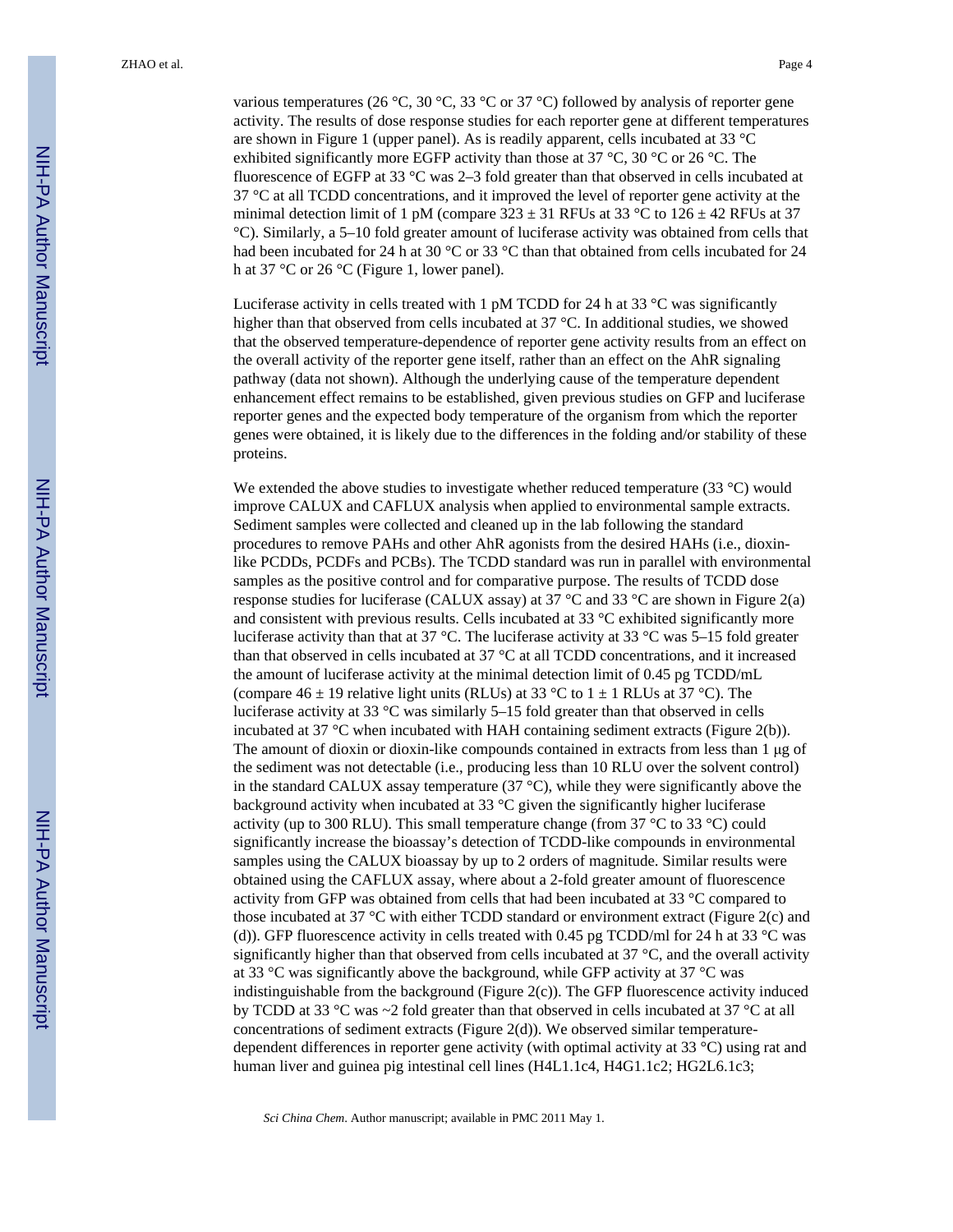G16L1.1c8 cells) containing a stably transfected AhR- responsive luciferase or EGFP reporter gene (Table 1).

A similar enhancement of estrogen receptor-responsive luciferase reporter gene activity at 33 °C as compared to 37 °C (Table 1) confirms that the enhancing effect is not an AhRspecific response. These results demonstrate that our observed temperature-dependence of reporter gene activity is due to an effect on the reporter gene itself, rather than an effect on the AhR from an individual species and that the current CALUX and CAFLUX bioassays are carried out at suboptimal temperatures necessary for production of maximal reporter gene activity. In those situations where optimal reporter gene activity in transfected mammalian cells is desired, cells are incubated at lower temperatures (i.e., 33 °C) during the chemical incubation period. This simple modification of gene induction protocols could lead to substantial increase in measurable reporter gene activity and therefore could significantly increase the overall response, minimal detection limit and range of bioassay response for dioxin and dioxin-like compounds in sample extracts.

#### **3.2 The effect of dexamethasone (DEX) on the inducibility and responsiveness of the CALUX cell bioassay**

The ability of glucorticoid receptor (GR) agonists as DEX to enhance AhR-dependent induction in several cell lines and the rat hepatoma CALUX (pGudLuc1.1) cell line has been previously reported and is suggested to result from increased expression of the AhR [8,9]. Therefore, we considered that the addition of DEX to the standard bioassay incubation might provide an approach to improve these bioassays by increasing their sensitivity and magnitude of response. Accordingly, the effect of DEX on the induction of reporter gene expression by TCDD was examined in rat, mouse and guinea pig CALUX cell lines (Figure 3). While exposure of the rat hepatoma and guinea pig intestinal adenocarcinoma CALUX cell bioassays to DEX resulted in an increase in the magnitude of TCDD induced luciferase activity, DEX had no effect on TCDD-dependent luciferase gene induction in the mouse CALUX cell lines. The ability of the GR antagonist RU486 to inhibit the DEX enhancement of TCDD induction but not affect TCDD induction in the absence of DEX in the rat cell lines indicates that the enhancement by DEX was independent of the AhR and involved the GR (data not shown). DEX alone induced luciferase/EGFP activity in the rat CALUX/ CAFLUX cell lines and this induction was confirmed to be dependent on the GR as RU486 also inhibited this effect (data not shown). The inability of DEX to affect TCDD induction in the mouse liver cell lines, which are known to contain GRs, demonstrated the speciesspecificity of the response. The ability of DEX to enhance AhR-dependent reporter gene expression in the rat and guinea pig CALUX cell lines indicated it is a possible candidate for the enhancement of the bioassay system for detection and analysis of environmental samples. By contrast, an increased response in rat and guinea pig CALUX cell lines by complex mixtures of chemicals that contain both AhR and GR agonists could lead to overestimation of the potency and/or a false positive result. Accordingly, the mouse CALUX bioassay would be expected to result in a more accurate potency determination when GR agonists are present in an unknown sample extract.

#### **3.3 The effect of phorbol-12-myristate-13-acetate (PMA) on the inducibility and responsiveness of the CALUX cell bioassay**

The AhR and ARNT have been shown to be phosphoproteins and the role of phosphorylation in the regulation of AhR signaling and species- and tissue-specific responsiveness to TCDD and other ligands is being examined. The role of protein kinase C (PKC) in the modulation of AhR responsiveness is of particular interest since activation of PKC by PMA was reported to augment TCDD-inducible AhR- and DRE-dependent gene expression by 2- to 3-fold in rats and mice [10,11]. Thus, we tested whether the inclusion of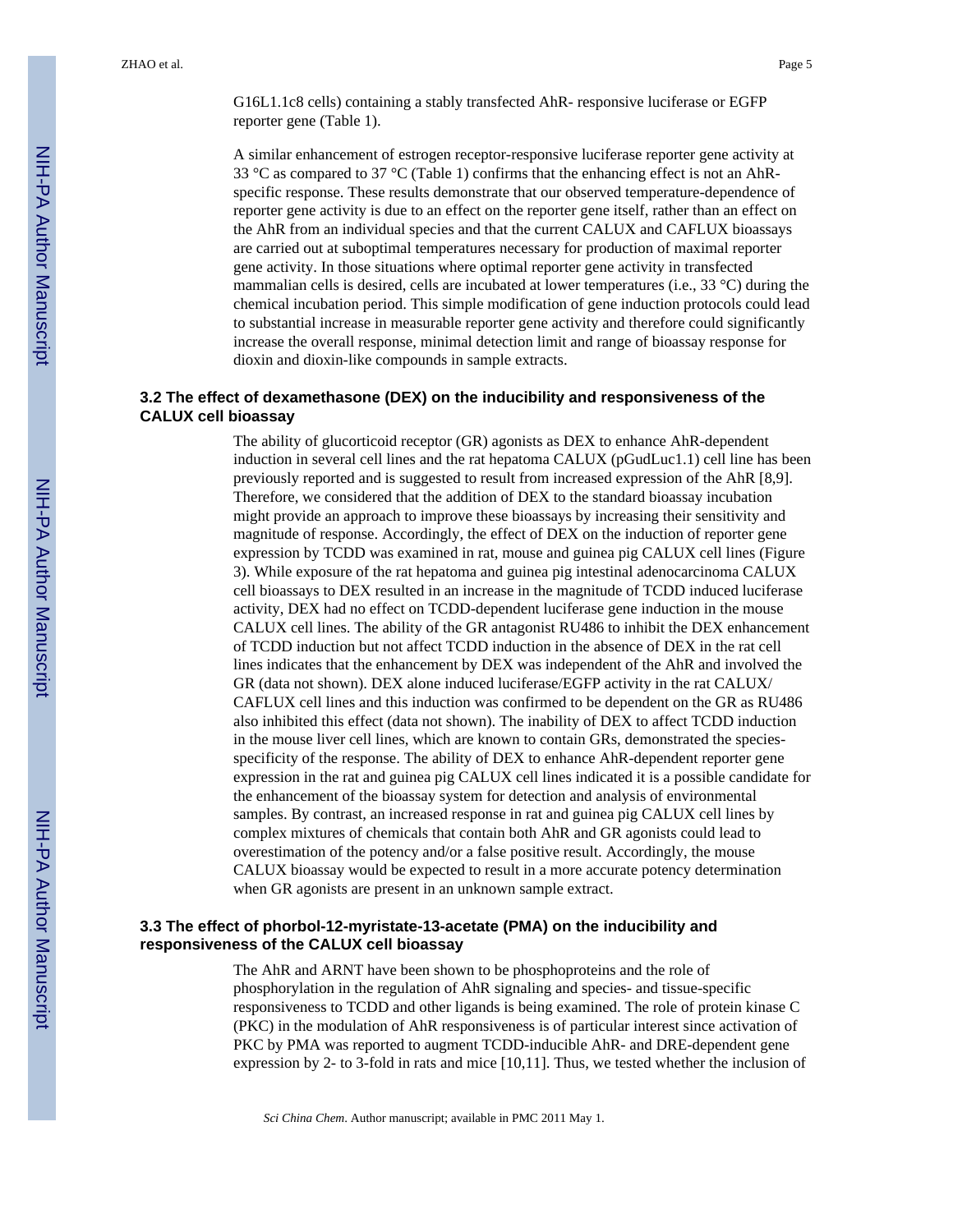PMA into the standard CALUX/CAFLUX bioassay incubation protocol might improve bioassay detection and response. In contrast to the DEX experiments, exposure of the mouse or rat hepatoma CALUX cells to PMA alone had no significant effect, but when added together with TCDD or BNF (another AhR agonist), it significantly enhanced dosedependent luciferase gene induction by 3–4 folds (Figure 4). While these results demonstrated that the addition of PMA to the inducing solution can increase the magnitude of the induction response, comparisons, it did not increase the minimal detection limits of the assay. The PMA enhancement of AhR signaling is transient, occurring within eight hours after PMA treatment, and decreasing thereafter as PKC is feedback inhibited (data not shown). Thus, while PMA could be used to increase the responsiveness of the CALU bioassay, the transient nature of the enhancement restricts the window of time that PMA could be used to improve detection and quantitation of dioxin-like chemicals by the CALUX bioassay.

# **3.4 Demonstration of superinduction of CALUX luciferase activity by environmental samples**

Given the ability to enhance the CALUX response by addition of exogenous chemicals, we found sample extracts that produce a similar superinduction phenomenon. During our extensive analyses of sediment and soil samples by CALUX, we found numerous samples that induced CALUX luciferase gene expression to levels of 2–3 times greater than that induced by a maximal inducing concentration of TCDD. An example is shown in Figure 5. While one sediment sample extract induced CALUX luciferase activity in mouse H1L1.1c2 cells to the same maximal activity as that of TCDD (Figure 5, sample 1), another sample extract prepared at the same time resulted in superinduction of CALUX luciferase reporter gene activity, still producing a full concentration-response curve (Figure 5, sample 2). The superinduction phenomenon is not unique or an artifact of the AhR CALUX bioassay, as we have observed similar superinduction responses using a stably transfected estrogen receptor (ER)-responsive luciferase reporter gene in human ovarian carcinoma cells (BG1) following exposure to crude solvent extracts of plants (data not shown). It remains to be determined what accounts for the superinduction response to the sediment extracts in the CALUX cell line. It was envisioned that the presence of chemicals in this sample extract could activate cell signaling pathways to enhance AhR-dependent gene expression, CALUX plasmid promoter activity or luciferase reporter gene activity, similar to effects shown in Figures 3 and 4. While the exact mechanism of superinduction from the environmental sample is unknown, further investigation may allow identification of responsible mechanisms for the enhancement effect that could be incorporated into the standard CALUX bioassay protocol to significantly increase assay sensitivity and response.

## **4 Conclusions**

While the current CALUX and CAFLUX bioassays are very sensitive, increasing their lower limit of sensitivity as well as magnitude of response and dynamic range for chemical detection would significantly increase their utility, particularly for those samples that contain low levels of dioxin-like HAHs or in which low sample volumes are available. In this study we demonstrated that by the application of modulators of cell signaling pathways (i.e., dexamethasone (DEX) and phorbol-12-myristate-13-acetate (PMA)) as well as alterations in cell culture conditions (bioassay incubation temperature), we could significantly improve the sensitivity, signal-to-noise ratio, detection limits and responsiveness of the CALUX and CAFLUX bioassays. Further studies of the biochemical and molecular mechanisms may facilitate the integration of these and other changes into protocols, which may improve the CALUX and CAFLUX bioassays for dioxins and related dioxin-like chemicals as well as other AhR agonists.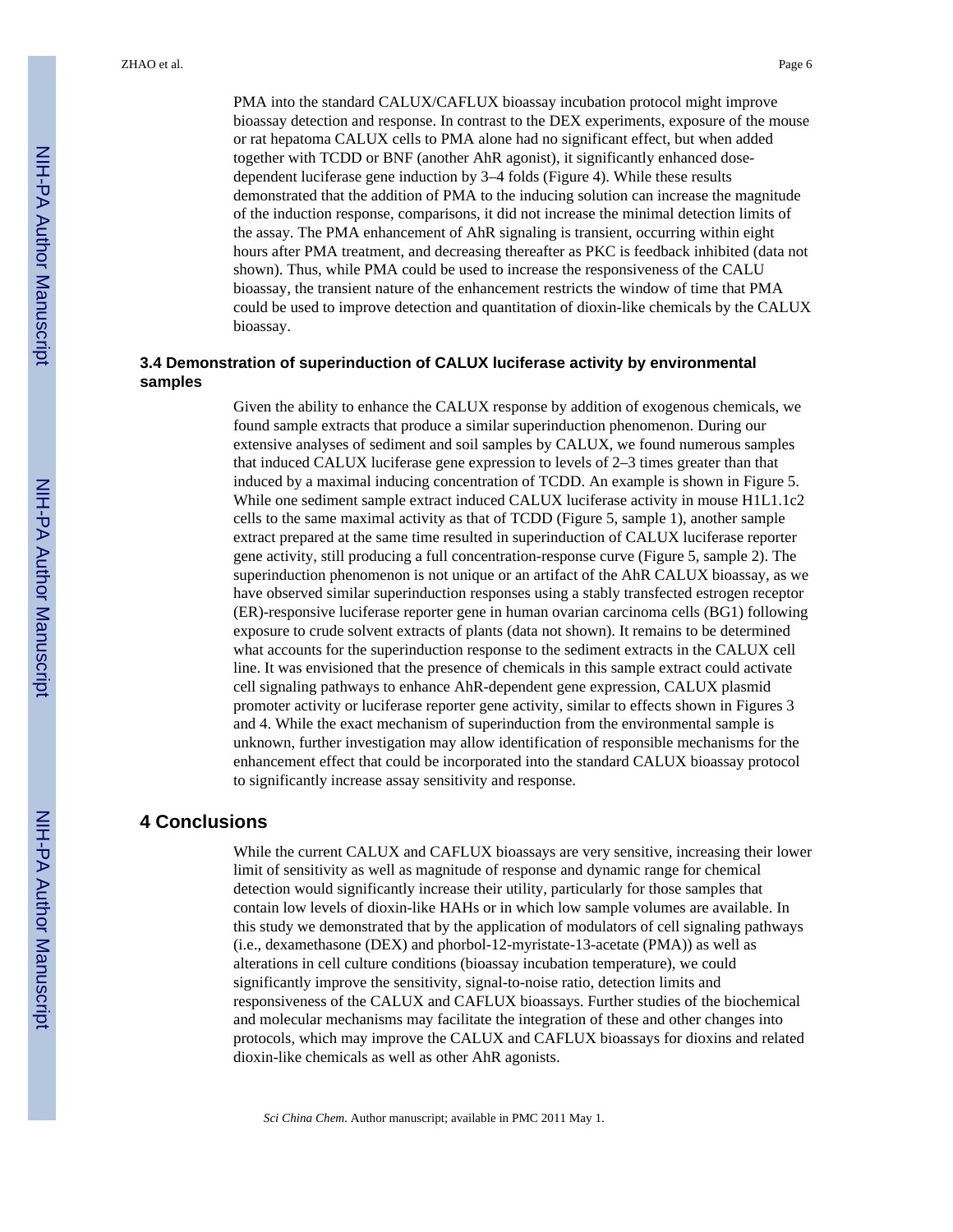# **Acknowledgments**

The authors express their great thanks for the jointly support from the National Institutes of Environmental Health Sciences Superfund Basic Research Grant (ES004699 (MSD)), the California Agricultural Experiment Station, the Startup Fund of 100 Talents Program of Chinese Academy of Sciences, the National Natural Science Foundation of China (20921063) and the National Basic Research Program (2010CB933500).

# **References**

- 1. Behnisch PA, Hosoe K, Sakai S. Bioanalytical screening methods for dioxins and dioxin-like compounds a review of bioassay/biomarker technology. Environ Int 2001;27:413–439. [PubMed: 11757855]
- 2. Hahn ME. Biomarkers and bioassays for detecting dioxin-like compounds in the marine environment. Sci Total Environ 2002;289:49–69. [PubMed: 12049406]
- 3. Denison MS, Zhao B, Baston DS, Clark GC, Murata H, Han DH. Recombinant cell bioassay systems for the detection and relative quantitation of halogenated dioxins and related chemicals. Talanta 2004;63:1123–1133. [PubMed: 18969542]
- 4. Whyte JJ, Schmitt CJ, Tillitt DE. The H4IIE cell bioassay as an indicator of dioxin-like chemicals in wildlife and the environment. Crit Rev Toxicol 2004;34:1–83. [PubMed: 15000436]
- 5. Harrison RO, Eduliee GH. Immunochemical analysis for dioxins-progress and prospects. Sci Total Environ 1999;239:1–18. [PubMed: 10570831]
- 6. Nagy SR, Sanborn JR, Hammock BD, Denison MS. Development of a green fluorescent proteinbased cell bioassay for the rapid and inexpensive detection and characterization of ah receptor agonists. Toxicol Sci 2002;65:200–210. [PubMed: 11812924]
- 7. Ziccardi MH, Gardner IA, Denison MS. Development and modification of a recombinant cell bioassay to directly detect halogenated and polycyclic aromatic hydrocarbons in serum. Toxicol Sci 2000;54:183–193. [PubMed: 10746945]
- 8. Hoogenboom LA, Hamers AR, Bovee TF. Bioassays for the detection of growth-promoting agents, veterinary drugs and environmental contaminants in food. Analyst 1999;124:79–85. [PubMed: 10563046]
- 9. Lai KP, Wong MH, Wong CK. Modulation of AhR-mediated CYP1A1 mRNA and EROD activities by 17beta-estradiol and dexamethasone in TCDD-induced H411E cells. Toxicol Sci 2004;78:41–49. [PubMed: 14691211]
- 10. Chen YH, Tukey RH. Protein kinase C modulates regulation of the CYP1A1 gene by the aryl hydrocarbon receptor. J Biol Chem 1996;271:26261–26266. [PubMed: 8824276]
- 11. Long WP, Pray-Grant M, Tsai JC, Perdew GH. Protein kinase C activity is required for aryl hydrocarbon receptor pathway-mediated signal transduction. Mol Pharmacol 1998;53:691–700. [PubMed: 9547360]
- 12. Brown DJ, Orelien J, Gordon JD, Chu AC, Chu MD, Murata HJ, Kayama F, Denison MS, Clark GC. Mathematical model developed for environmental samples: prediction of GC/MS dioxin TEQ from XDS-CALUX bioassay data. Environ Toxicol Chem 2007;41:4354–4360.
- 13. Garrison PM, Tullis K, Aarts J, Brouwer A, Giesy JP, Denison MS. Species-specific recombinant cell lines as bioassay systems for the detection of 2,3,7,8-tetrachlorodibenzo-p-dioxin-like chemicals. Fundam Appl Toxicol 1996;30:194–203. [PubMed: 8812265]
- 14. Rushing RS, Denison MS. The silencing mediator of retinoic acid and thyroid hormone receptors can interact with the aryl hydrocarbon (Ah) receptor but fails to repress Ah receptor-dependent gene expression. Arch Biochem Biophys 2002;403:189–201. [PubMed: 12139968]
- 15. Baggett B, Roy R, Momen S, Morgan S, Tisi L, Morsev D, Gillies RJ. Thermostability of firefly luciferases affects efficiency of detection by *in vivo* bioluminescence. Mol Imaging 2004;3:324– 33. [PubMed: 15802049]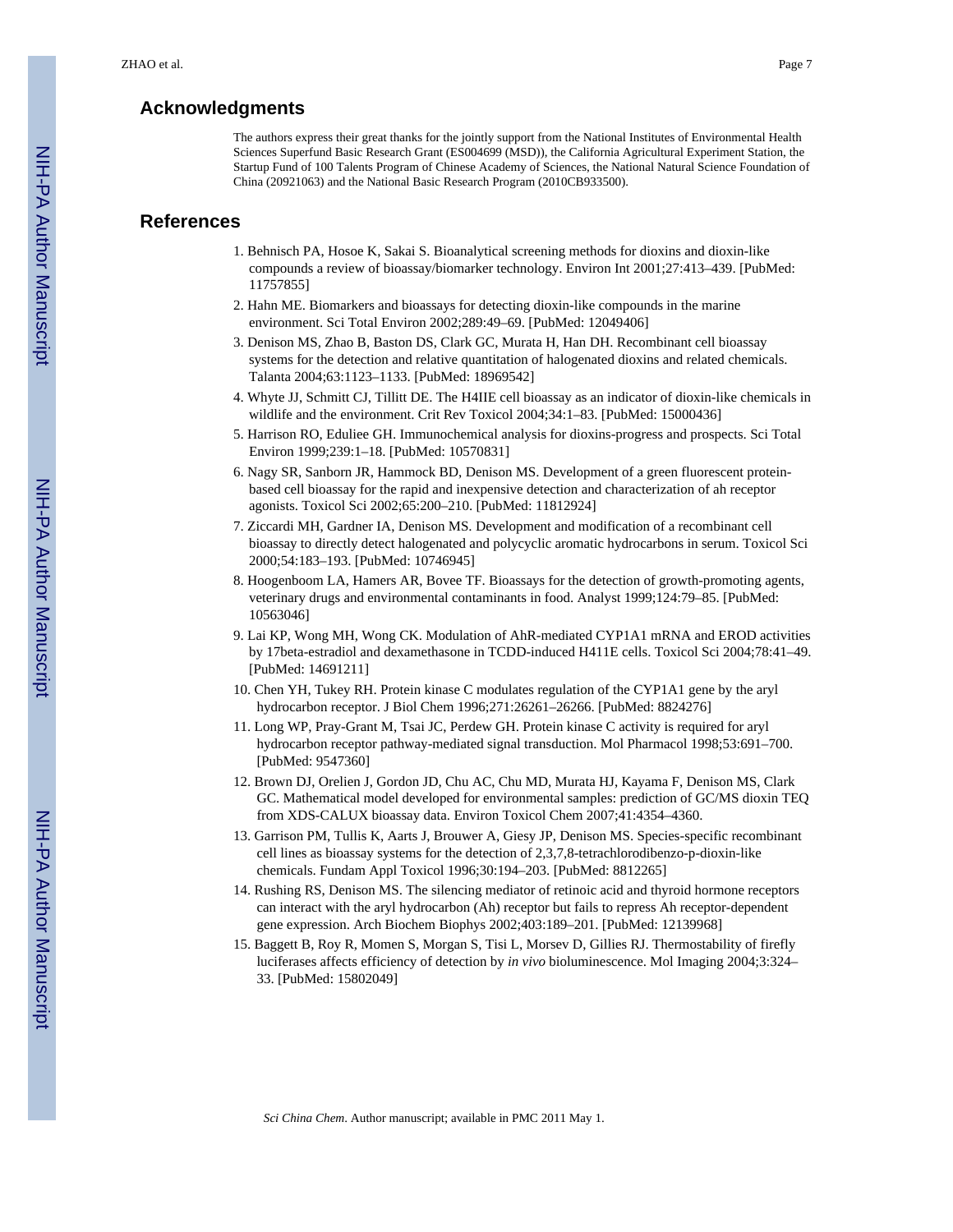ZHAO et al. Page 8



#### **Figure 1.**

Temperature-dependent enhancement of TCDD-inducible reporter gene expression in mouse CAFLUX (H1G1.1c3) and CALUX (H1L6.1c2) cell lines. H1L6.1c2 and H1G1.1c3 cells were incubated at the indicated temperature with increasing concentrations of TCDD for 24 h. EGFP and luciferase activity were determined as described. Values are expressed as the relative light or fluorescence units (RLUs and RFUs, respectively) and represent the mean ± SD of triplicate determinations.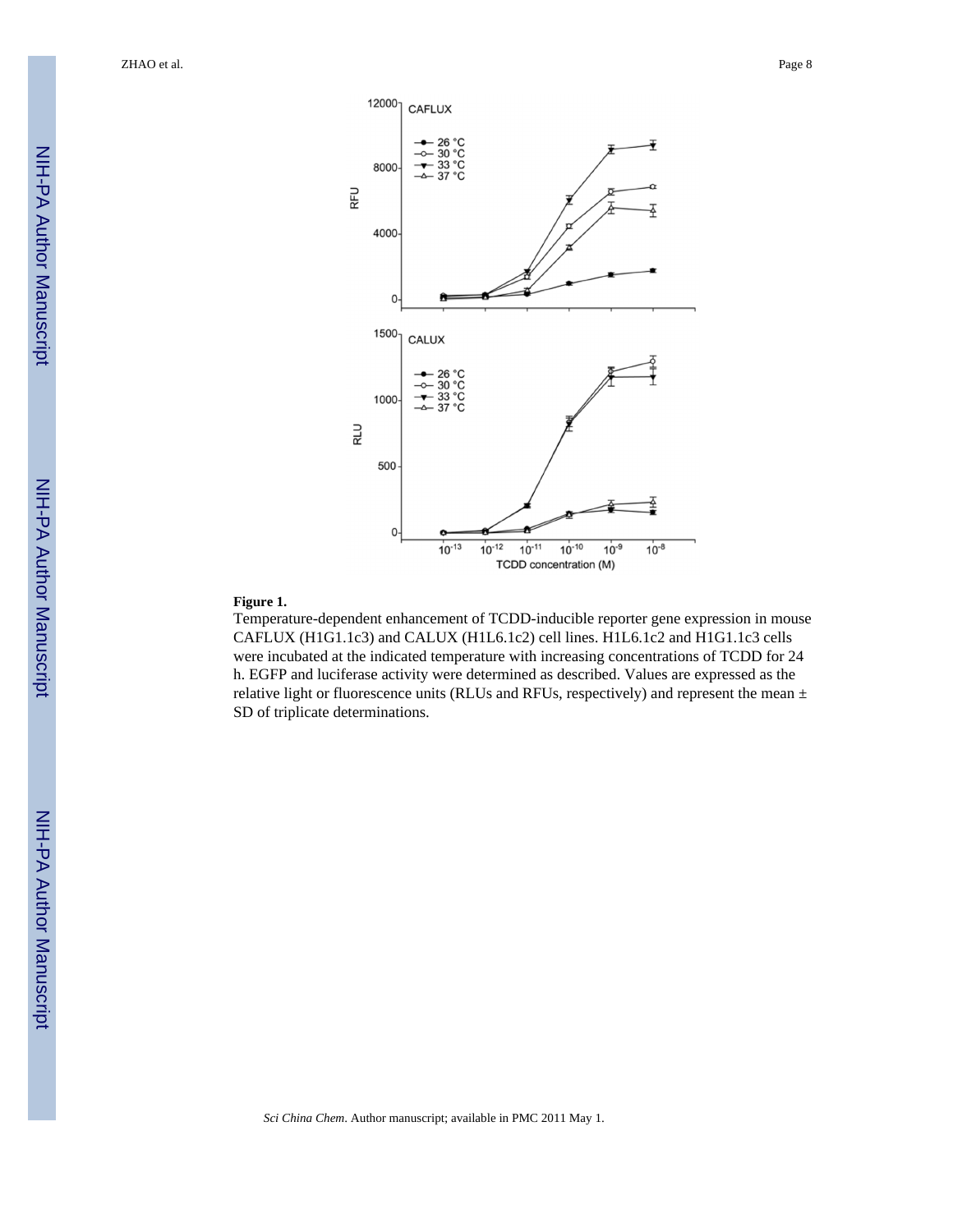

#### **Figure 2.**

Temperature-dependent enhancement of reporter gene expression in mouse CALUX (H1L6.1c2) and CAFLUX (H1G1.1c3) cell lines by sediment extracts. H1L6.1c2 and H1G1.1c3 cells were incubated at the indicated temperature with either increasing concentrations of TCDD standard ((a) and (c)) or a sediment sample extract ((b) and (d)) for 24 h. Luciferase and EGFP activity were determined as described. Values are expressed as the relative light or fluorescence units (RLUs and RFUs, respectively) and represent the mean  $\pm$  SD of triplicate determinations.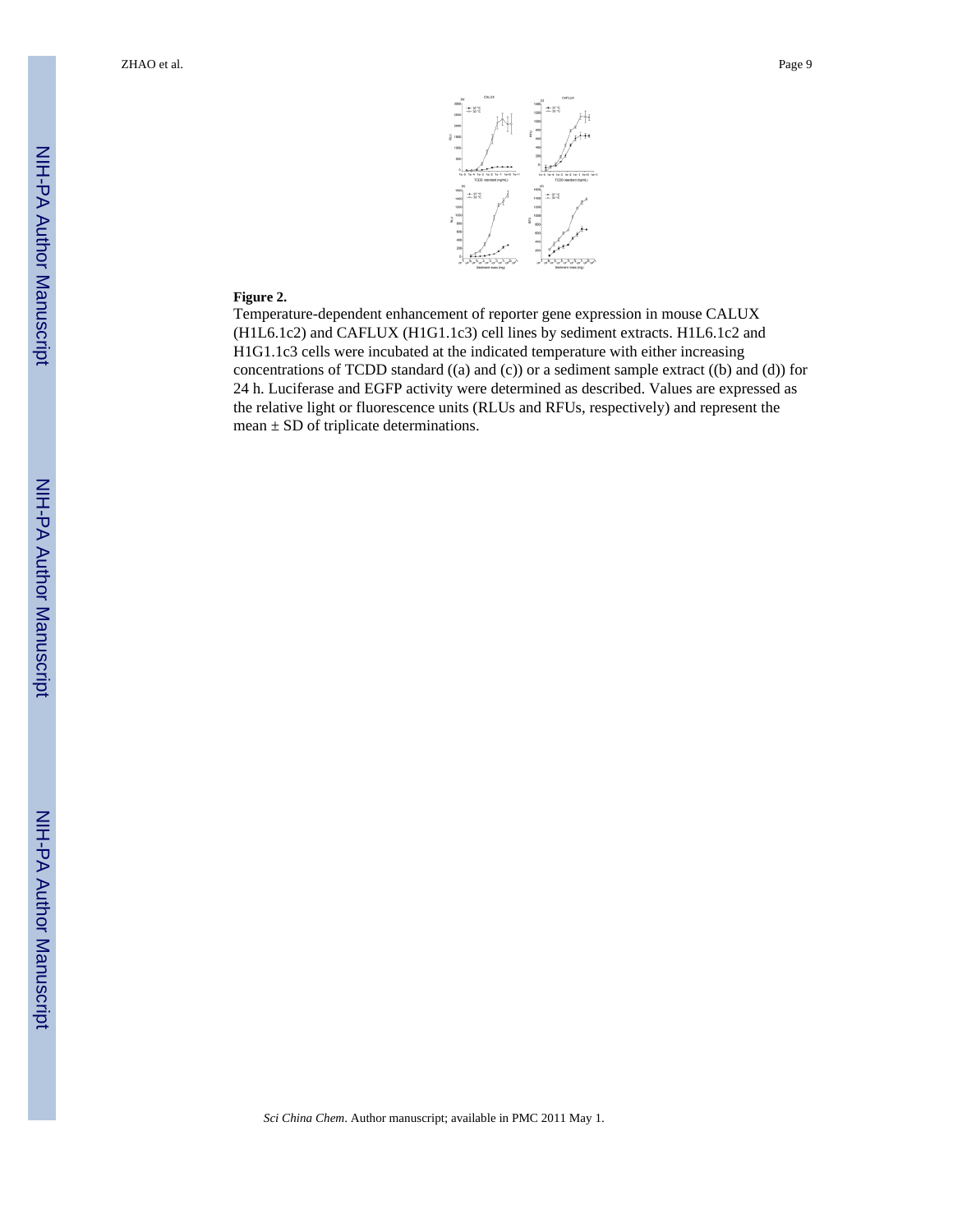ZHAO et al. Page 10





#### **Figure 3.**

Addition of dexamethasone (DEX) synergistically increases TCDD-dependent induction of luciferase activity in the CALUX cell bioassay. H4L1.1c4, H1L1.1c2 and G16L1.1c8 cells were incubated with 1 nM TCDD, 10 μM DEX or TCDD plus DEX for 4 h as indicated. Luciferase activity was determined as described. Luciferase values are expressed as the percentage of that induced by 1 nM TCDD and represent the mean  $\pm$  SD of triplicate determinations.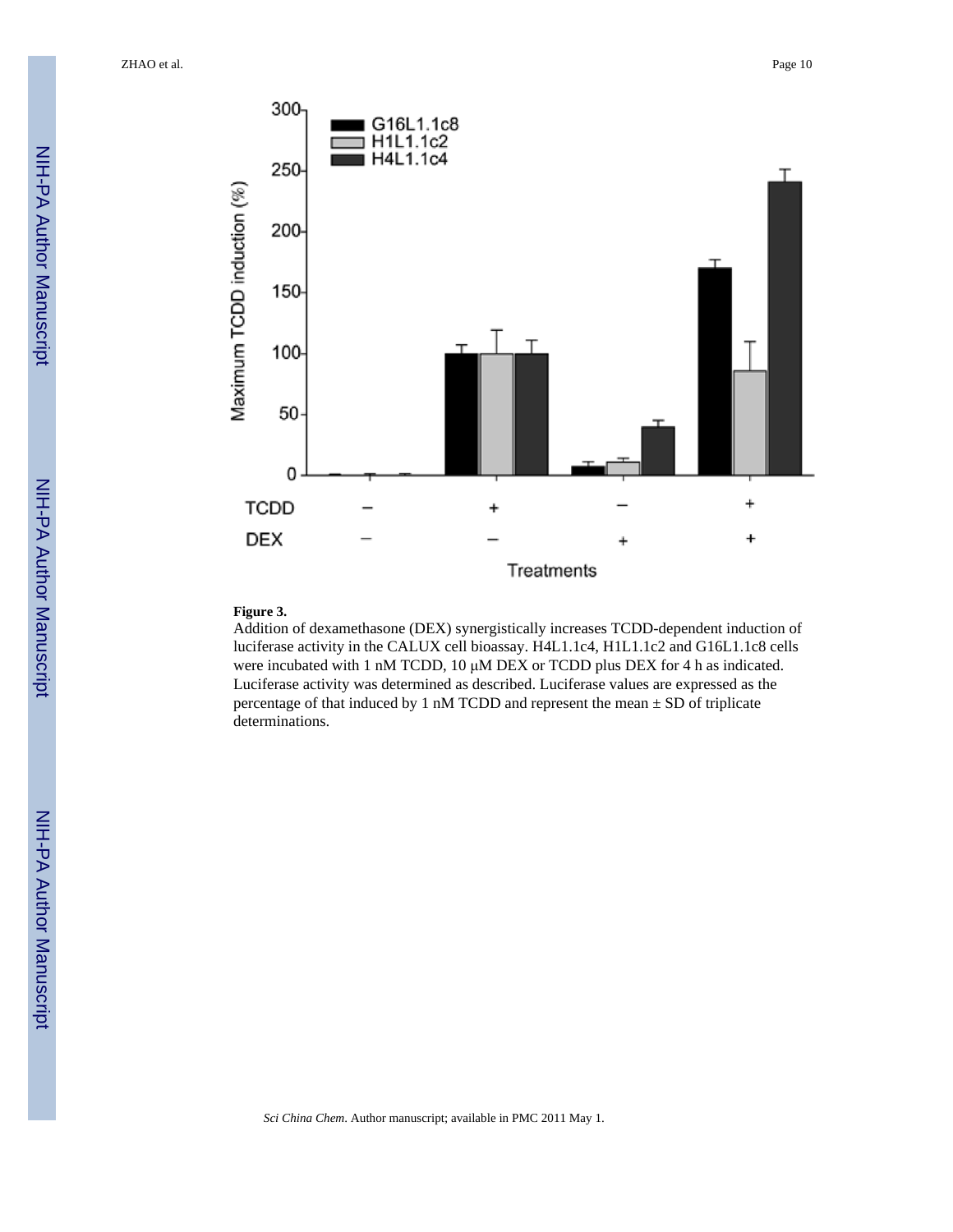

#### **Figure 4.**

Coincubation with PMA synergistically increases TCDD-dependent induction of luciferase activity in the CALUX cell bioassay. Mouse CALUX (H1L1.1c2) cells were incubated with increasing concentrations of TCDD or beta-naphthoflavone (BNF) in the absence or presence of PMA (81 nM) for 4 h. Luciferase activity was determined as described under Materials and methods. Luciferase values are expressed as the percentage of that induced by 1 nM TCDD and represent the mean  $\pm$  SD of triplicate determinations.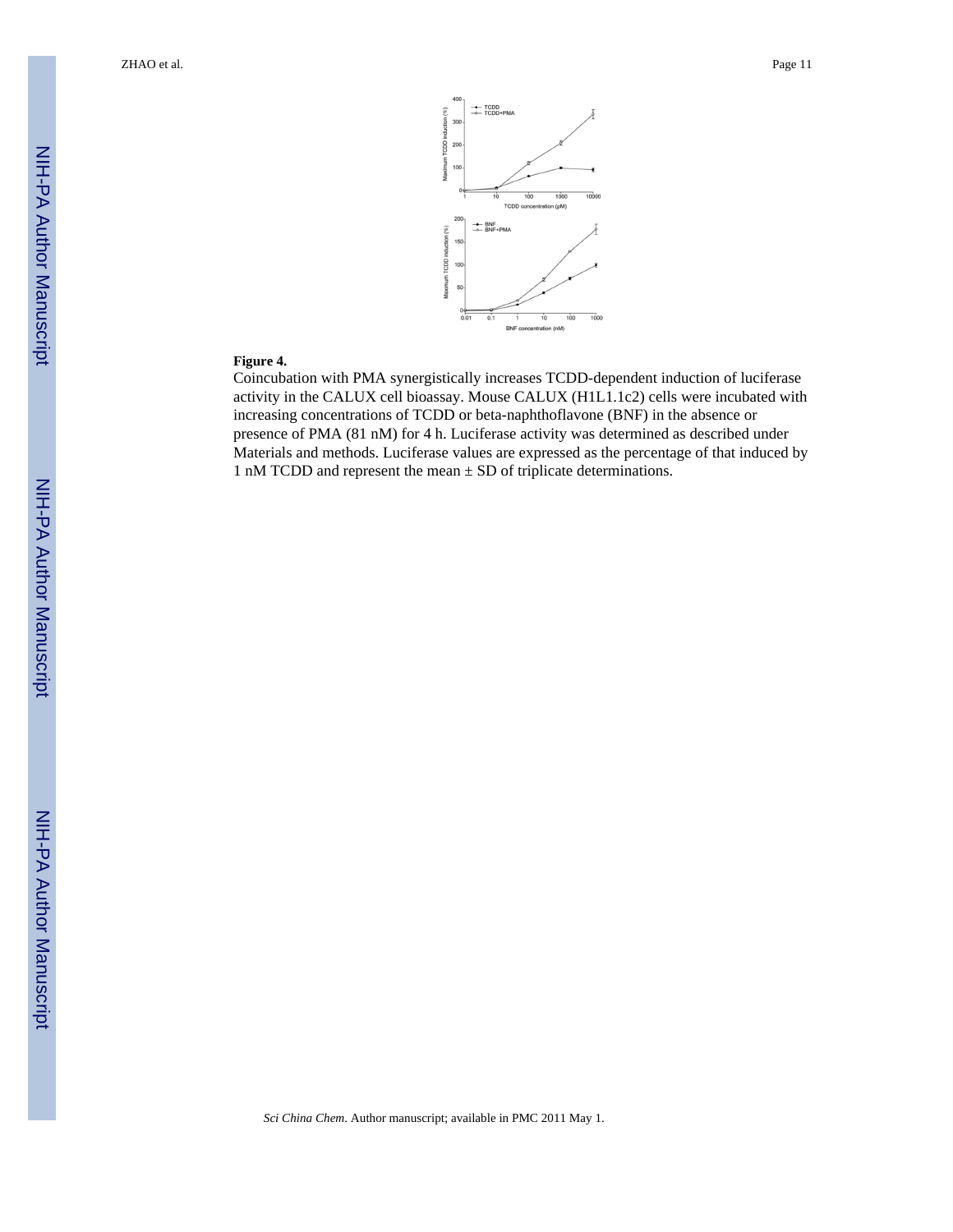ZHAO et al. Page 12



#### **Figure 5.**

Dose dependent luciferase reporter gene expression induced by sediment sample extracts in mouse CALUX (H1L6.1c2) cells. H1L6.1c2 cells were incubated with the indicated equivalent concentration of sediment extract for 24 h. Luciferase activity was determined as described under Materials and methods. Values are expressed as the percentage of that induced by 1 nM TCDD and represent the mean  $\pm$  SD of triplicate determinations.